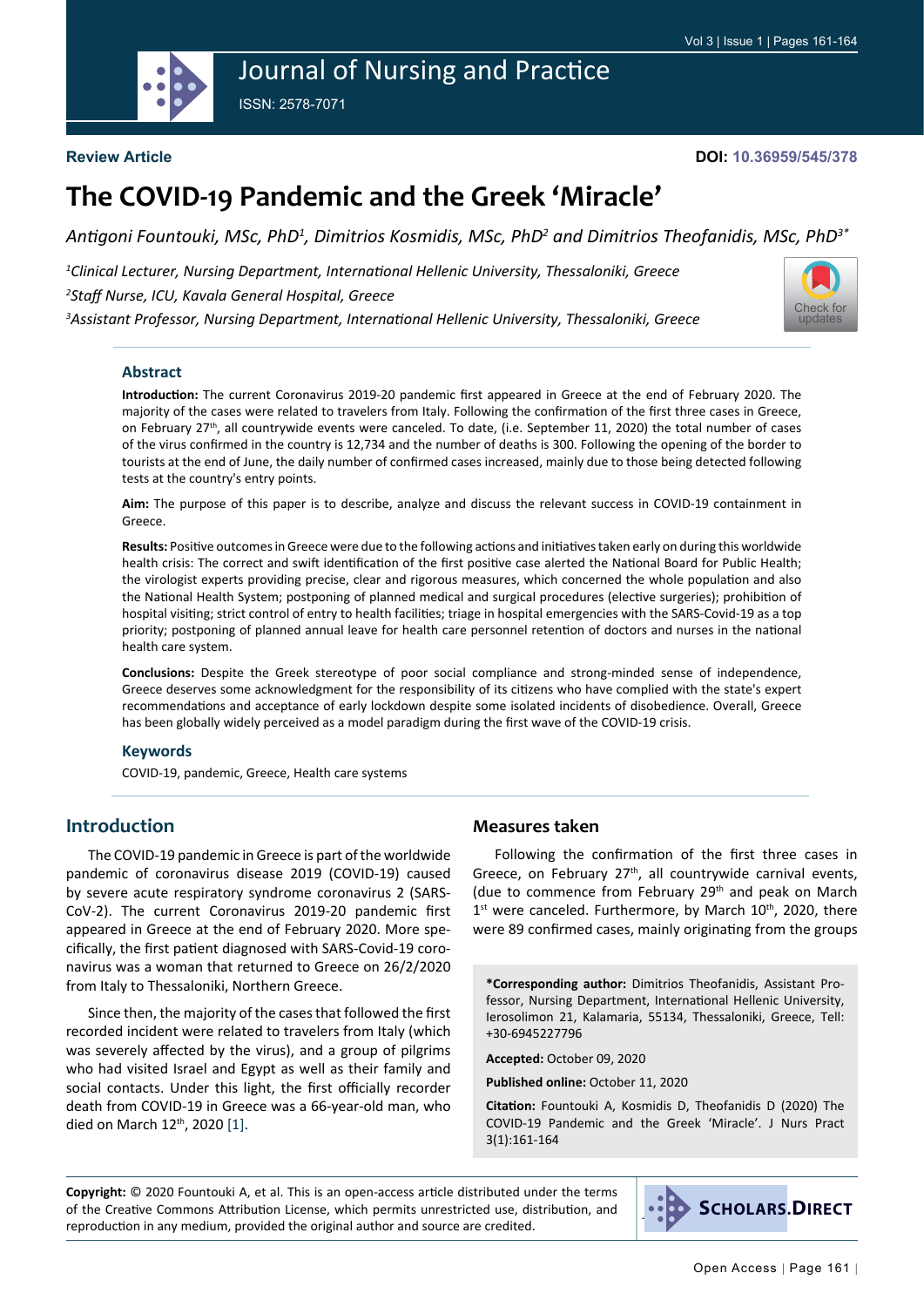mentioned above. Health and state authorities were swift in issuing recommendations and guidelines for the protection of the population, while the measures taken up to that date were local and included the partial closure of school units and the suspension of cultural and artistic events in the affected areas.

Yet, by March 10<sup>th</sup>, due to the ongoing viral outbreak in various 'pockets' of the country in combination with a relative failure by the public to adhere to the proposed restriction measures, the government decided to close all educational venues (at all levels), followed by the national mandatory closure on March 13<sup>th</sup>, of cafes, bars, museums, shopping centers, sports facilities and restaurants. Moreover, by March 16<sup>th</sup>, all remaining shops (except food outlets) were closed, and all religious functions (of all denominations) were suspended, including the customarily highly attended Easter ceremonies of the Greek Orthodox faith.

Bakeries, supermarkets, take-away outlets, pharmacies, private health services and some other businesses such as small food outlets serving local neighborhoods remained open. As the pandemic progressed, a new initiative was introduced by the Ministry of Health on March 16<sup>th</sup>, i.e. daily routine television updates on the development of the pandemic in Greece and the government's emergency decisions to address it. These were extremely popular and well-received by the general population due to the charisma and sincerity of the virology team. These early evening information sessions were continued until the end of May 2020 but were again reinstated in mid-July 2020 [\[2\]](#page-3-1).

Since March 23rd, significant restrictions were imposed on the movement of citizens throughout the territory, i.e. all non-essential motilities were forbidden with certain exceptions in place (health reasons mainly or travel to essential work). Therefore, a special form was to be filled-in whenever leaving the home, announcing and verifying on paper or mobile: i) Moving to or from one's workplace during work hours, ii) Going to the pharmacy or visiting a doctor, iii) Going to a food store, iv) Going to the bank for services not possible online, v) Assisting a person in need of help, vi) Going to a major ritual (funeral, marriage, baptism) or movement, for divorced parents, which is essential for contact with their children, and vii) Moving outdoors for exercising or taking one's pet out, individually or in pairs.

These were the exclusive reasons for 'breaking' home lockdown and were strictly reinforced by police although the general consensus is that these measures were well accepted by the public mainly due to the convincing messages conveyed by the state virologists.

It was later decided to extend the restrictions until April  $27<sup>th</sup>$ , but on April 23<sup>rd</sup> a further extension was announced until May 4<sup>th</sup>. Although it seemed that the restrictions were likely to be continued into the summer, the government phased out emergency measures on May 4<sup>th</sup>, lifting travel restrictions and restarting daily operations, mainly due to demands from the tourism industry which is known to be one of the country's main assets and economic drivers. Thus, as from May 4<sup>th</sup>, after a 42-day lockdown, Greece began to lift gradually

restrictions on movement and to restart business activities as usual.

To date, (i.e. September 19<sup>th</sup>, 2020) the total number of cases of the virus confirmed in the country is 14,738 and the number of deaths is 327 with 3,804 recoveries [[3\]](#page-3-2). Following the opening of the border to tourists at the end of June, the daily number of confirmed cases increased, mainly due to those being detected following tests at the country's entry points. In addition, a total of 4,873 recoveries were announced by August 31st.

### **The Greek 'success story'**

Although in China and other parts of the world, the epidemic had reached uncontrollable proportions, the Greek health ministry had alerted the National Health System and its employees to prepare and expect for increasing cases. Thus, the relevant success in virus containment for Greece as presented by hard global statistics may be due to the following actions and initiatives taken early on during this worldwide health crisis:

- The correct and swift identification of the first positive case alerted the National Board for Public Health (NBPH).
- The virologist experts providing precise, clear and rigorous measures, which concerned the whole population and also the National Health System (NHS). These included daily 18:00 hour briefings via national TV, delegated to virologists communicating public messages to explain and contain the pandemic.
- **•**  Postponing of planned medical and surgical procedures (elective surgeries).
- Prohibition of hospital visiting.
- **•**  Strict control of entry to health facilities.
- Triage in hospital emergencies with the SARS-Covid-19 as a top priority.
- **•**  Postponing of planned annual leave for health care personnel.
- **•**  Retention of doctors and nurses in the national health care system.

During this health and societal crisis, the health community as a whole, i.e. nurses, doctors, paramedics, administrators, safety and cleanliness personnel, have demonstrated and are continuing to demonstrate a unique consensus in the effective management of the pandemic. Yet, as most of the responsibility for crisis management in the hospitals lies with the nursing staff, their routine clinical role is enhanced with implementing effective action plans in cooperation with the Hospital Infections Committees and the Administrations. Hence, despite being chronically understaffed, public health hospitals remained functional with nurses at the forefront of patient care [[4](#page-3-3)].

### **Private initiatives**

In gratitude to 4,600 nurses and nurse assistants, physicians and cleaners working on the front line at Intensive Care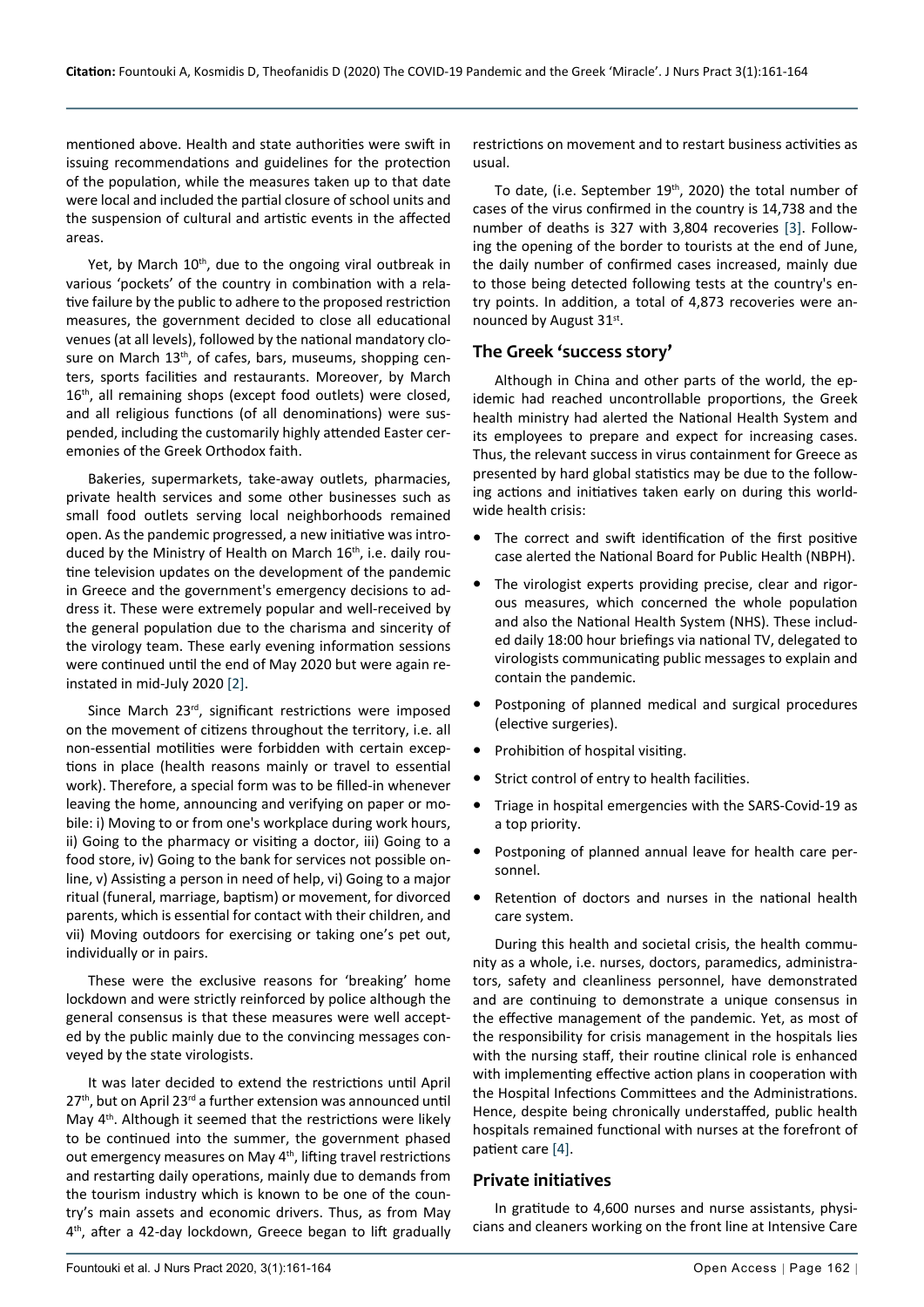Units (ICUs) and the hospital reference hospitals for COVID-19 in Greece the Stavros Niarhos Foundation provided a generous grant which totaled 6.9 m Euros. Thus, the charity organization founded by a Greek shipping magnate recognized the self-sacrificial work of the public health care personnel during the pandemic period and in recognition of their offer, the foundation offered an honorary contribution to all of them.

In view of the expected second wave of COVID-19 pandemic, the foundation is preparing for another supportive donation of 16.5 m Euros. The aim is to renovate premises in 15 hospitals, and in particular, to add a total of 155 intensive care beds and 19 increased care beds, as well as to carry out training programs for ICU staff.

This exceptional private initiative was well received by health care staff as this was the first time that they had all been rewarded on a massive scale for the "real, everyday heroes who put their lives at risk, to save the lives of others". This honorary support, which was given to everyone equally, was a practical thank-you from the foundation. Yet, the wider society by extension has also been acknowledging the dedication and commitment of Greek nurses and doctors during this potentially devastating health crisis.

#### **Nurses' voice**

Early nursing accounts of the pandemic as displayed in the media portray the crisis from a real life clinical perspective. Within certain extracts it can be seen that regular surveillance of the disease within the hospital was a key part of the overall effort made. Moreover, it was necessary to establish patient and suspected disease reception centers, where specific procedures were applied on the basis of strict clinical guidelines. Continuing training of personnel in the use of personal protective equipment and in compliance with procedures was also part of their routine, especially within the context of limited resources.

On a daily basis, nurses, have to record and monitor suspected and positive cases in the hospital, manage samples and results, provide information to patients, staff and, in some cases, their close contacts. This is in addition, to the daily updating of hospital staff, and coping with extra concern and stress of contracting the virus themselves and therefore transmitting it to their loved ones.

By definition, the nursing workload is entrusted with additional tasks and processes required by the condition of the patients in the ICU. Beyond Covid-19 cases, there are post-surgical patients, polyvalent patients, patients with very severe respiratory or renal insufficiency, and patients with critical multi-pathologies. Nurses are therefore called upon to deal with an unprecedented disease with an essentially unknown epidemiological identity [\[5](#page-3-8),[6](#page-3-9)]. The current uncertainty coupled with the tens of thousands of victims in neighboring countries and throughout the world, plus the tremendous difficulties in working conditions created by constant need for Personal Protection Equipment requires enormous effort on both a physical and psychological preparedness in order to serve our patients [\[7](#page-3-10)].

In this light, the current pandemic served not only as a

'test' for the capabilities of the Greek Health System but also as a challenge, i.e. to find the extent to which both staff and services may exceed their own boundaries. Thus, throughout the pandemic, the nursing staff has remained vigilant, and physically available on a routine basis. Yet, there was no room for expressing fatigue or burn-out in a health care system already understaffed and overwhelmed.

### **Covid-19 and migrants**

Currently in Greece (mid September 2020) the quarantine for Covid-19 has been lifted, social life has returned to cautious normality, yet measures for public health and safety are still in place with the use of a facial mask being obligatory on public transport, shops, public buildings with special restrictions applying for social gatherings.

Yet, despite the country's relative success in controlling the virus there has been mounting anxiety over the risk of contagion within its migrant and refugee population largely placed in camps. The Greek island of Lesbos has been hosting about 12,000 migrants and refugees over the past few years at the now infamous 'Moria' camp. A few weeks ago, about 30 cases of COVID-19 were detected amongst the camp's population which was subsequently destroyed by fire. Although the COVID-19 cases were instructed to isolate, during the blaze, they found the chance to mingle with the rest of the migrants and refugees in a futile attempt to avoid isolation as in their eyes this was associated with stigma and could impede their efforts for future transfer to northern Europe [[8\]](#page-3-4). Although a new camp (i.e. Kara Tepe) is now being completed, only a handful of the original 30 COVID-19 cases were willing to be transferred there and stay in isolation, while only 2,000 of the total migrants and refugees population were moved there [[9\]](#page-3-5). Again, amongst these, more new COVID-19 cases were detected. Thus, medical tents are now being set up, and two quarantine zones as well, for the several dozen people who have tested positive for COVID-19.

Yet, even for the migrants and refugees who are on mainland Greece, the situation with regards to COVID-19 is difficult. Although all asylum applications were suspended in March 2020, these are now gradually being lifted and interviews and appeal submissions are being considered [[10\]](#page-3-6). There was a brief temporary extension for those with applicants' cards and residence permits that were due during the initial lockdown period and these remained valid [[11\]](#page-3-7). Although currently, migrants and refugees can apply for services online, the majority still prefers to wait in long queues outside the immigration offices with the appropriate social distancing measures not being reinforced due to the overwhelming number of applicants, a relevant inability to reinforce law and order (by Greek authorities) coupled with an eager effort to be 'the first in line' (by the migrants and refugees).

## **Conclusions**

In general, the measures put in place in Greece, described in detail in this paper, were among the most proactive and strictest in the world. Yet, despite the Greek stereotype of poor social compliance and strong-minded sense of independence, these measures were widely accepted by the popu